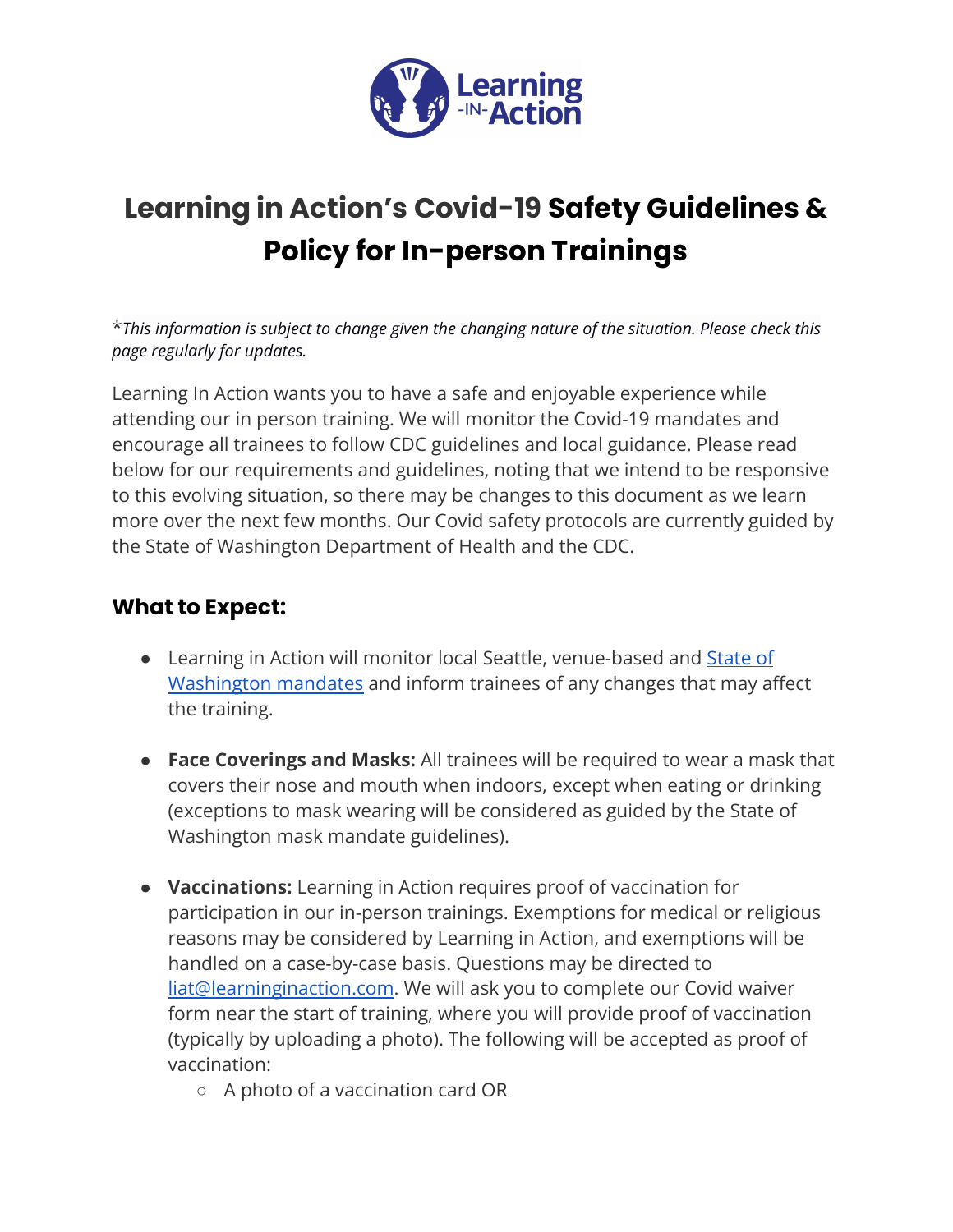

- Documentation of vaccination from a healthcare provider electronic health record or state Immunization Information System record.
- **Testing**: All participants will be required to submit/upload proof of a negative PCR Covid test via our online waiver form within 72 hours of the training start date and time. The following will be accepted as record of test results:
	- Printed document (from the test provider or laboratory) OR
	- An email or text message displayed on a phone or electronic device from the test provider or laboratory.
	- The information provided should include name of person tested, type of test performed, and date of negative test result (date of negative PCR test result must be within prior 72 hours).
- **Duty to Self-Monitor:** Participants agree to self-monitor for signs and symptoms of Covid-19 (symptoms typically include fever, cough, and shortness of breath, among [others](https://www.cdc.gov/coronavirus/2019-ncov/symptoms-testing/symptoms.html)) prior to, during and after training. Individuals who have experienced any Covid-related symptoms or who believe they have been exposed to a confirmed or suspected case should refrain from attending (see information on refunds/rescheduling below). Individuals should contact LIA at liat@learninginaction.com if they experience symptoms of Covid-19 within 14 days after participating in LIA Training.
- **Covid-19 Form:** Prior to training, each trainee must complete Learning In Action's Covid-19 in-person training form no less than 12 hours prior to training and no more than 72 hours in advance. This form will be used to collect proof of vaccination and negative PCR test and liability waiver. All trainees will be emailed a link to the form and instructions and deadlines for completing the form prior to training.

## **Covid- related Refunds & Rescheduling:**

If you discover that you are unable to attend (or continue attending) the program you are enrolled in due to a Covid-related concern at the time of the training (e.g. you or someone in your household tests positive for Covid), you will be moved to